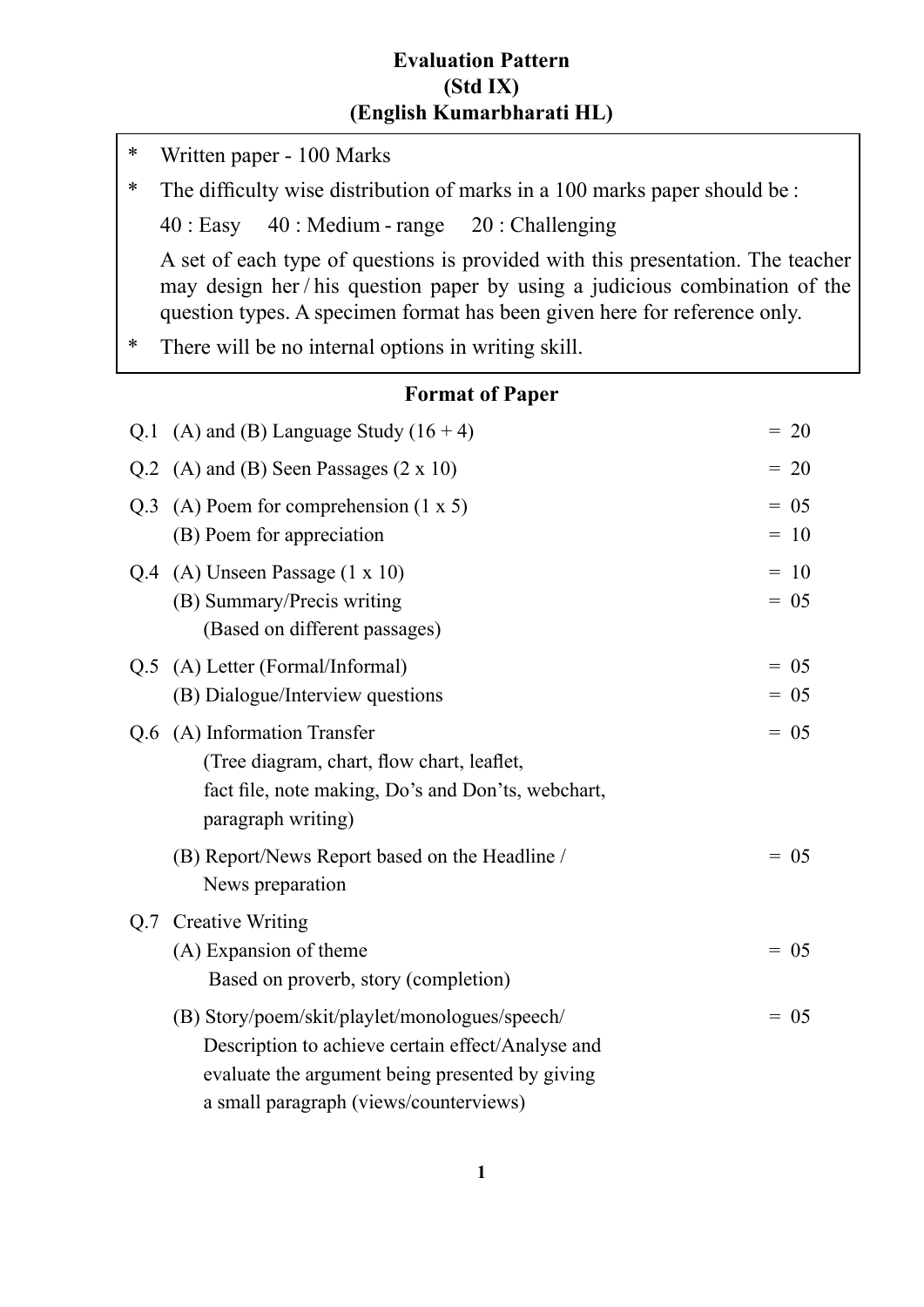## **Marks Distribution**

| Q.1 (A) Language Study                                          | 16 Marks |
|-----------------------------------------------------------------|----------|
| <b>Simple questions (8 marks)</b>                               |          |
| 1. Make a meaningful sentence by using the                      |          |
| given phrase.                                                   | 01 Mark  |
| Use the given adverb in your own sentence.<br>2.                | 01 Mark  |
| 3.<br>Choose correct alternative based on Homographs/Homophones | 01 Mark  |
| Spot the error and correct the sentence.<br>4.                  | 01 Mark  |
| 5.<br>Word chain. (Words more than 5 letters - minimum 4 words) | 01 Mark  |
| Identify the sentences. (Types of sentences)<br>6.              | 01 Mark  |
| 7. Use of present participle / gerund / infinitive              | 01 Mark  |
| 8. Punctuate the following sentences.                           | 01 Mark  |
| <b>Medium questions (8 marks)</b>                               |          |
| 9. Use of modal auxiliary.                                      | 02 Marks |
| 10. Direct and indirect narration.                              | 02 Marks |
| 11. Voice / Direct and indirect object.                         | 01 Mark  |
| 12. Identify the clause.                                        | 01 Mark  |
| 13. Word puzzle / Crossword                                     | 02 Marks |
| (B) Challenging questions                                       | 04 Marks |
| 1. Use the given word as a noun and as a verb.                  | 02 Marks |
| (For example - water, plant, wind, etc.)                        |          |
| 2. Simple, compound and complex sentences. (Conversion)         | 02 Marks |
| $Q.2$ (A-B) Seen Passages $(2 \times 10)$                       | 20 Marks |
| (A1) Simple Factual                                             | 02 Marks |
| (A2) Complex Factual                                            | 02 Marks |
| (A3) Vocabulary based                                           | 02 Marks |
| (A4) Grammar (Language Study) based                             | 02 Marks |
| (A5) Open ended / Personal response                             | 02 Marks |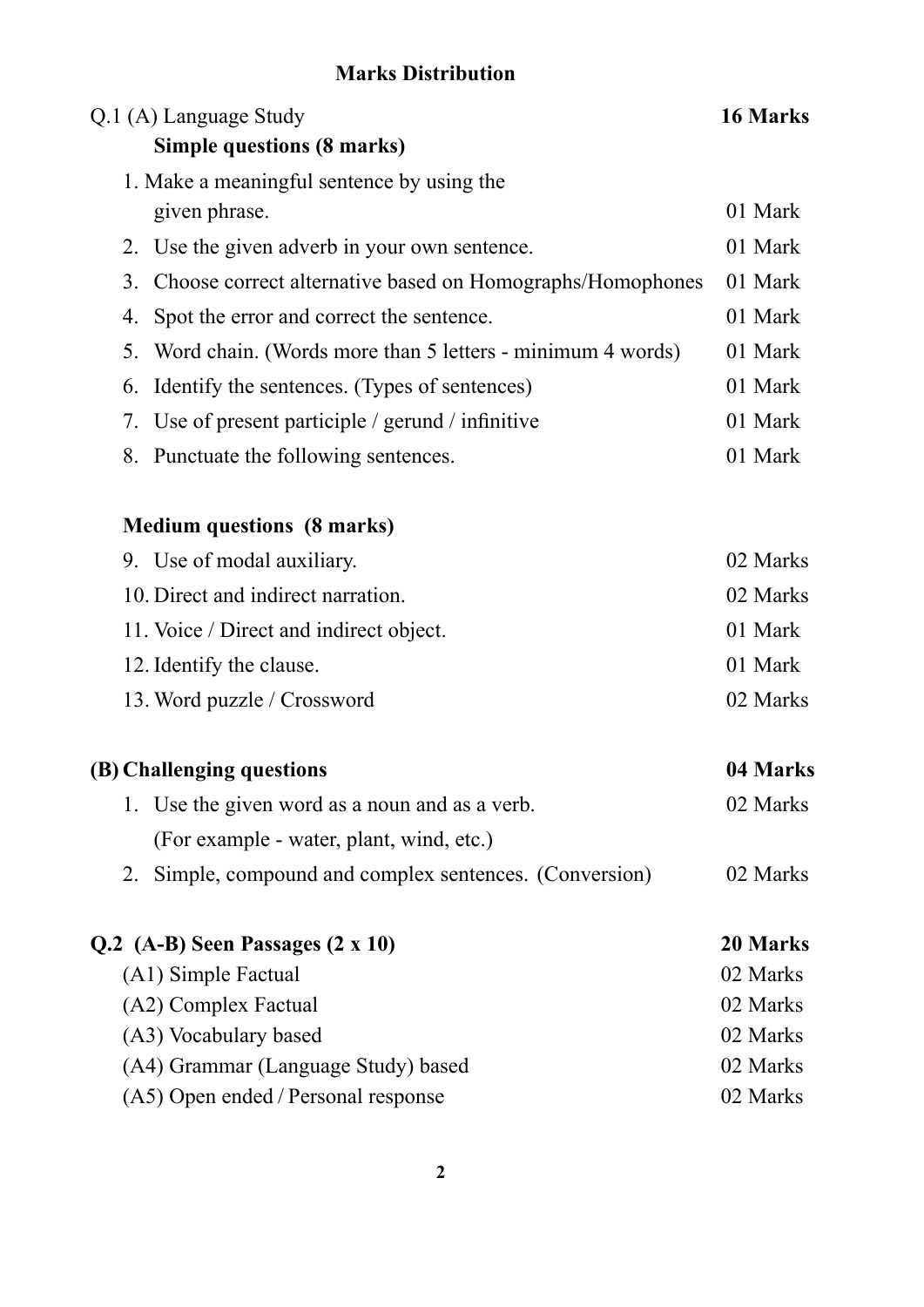| Q.3 (A) Poem for comprehension      | 05 Marks |
|-------------------------------------|----------|
| (A1) Simple Factual                 | 02 Marks |
| (A2) Complex Factual                | 02 Marks |
| (A3) Vocabulary based/Poetic device | 01 Mark  |

| (B) Poem for appreciation                               | 10 Marks |
|---------------------------------------------------------|----------|
| * Title                                                 | 01 Mark  |
| * Author                                                | 01 Mark  |
| * Rhyme scheme                                          | 01 Mark  |
| * Favourite line / lines (Any 2)                        | 01 Mark  |
| * Theme / Central Idea (At least 2 to 3 lines)          | 02 Marks |
| * Figure of speech (Any 1)                              | 01 Mark  |
| * Special Features (Type of the poem, Imagery,          |          |
| Implied meaning if any) - (At least 5 to 6 lines)       | 02 Marks |
| * Why I like/don't like the poem                        | 01 Mark  |
| (Considering the above given points write appreciation) |          |
| of the poem in appropriate paragraphs.)                 |          |

| Q.4 (A) Unseen passage            | 10 Marks |
|-----------------------------------|----------|
| (A1) Simple Factual               | 02 Marks |
| (A2) Complex Factual              | 02 Marks |
| (A3) Vocabulary based             | 02 Marks |
| (A4) Language Study               | 02 Marks |
| (A5) Open ended/Personal response | 02 Marks |
|                                   |          |

| (B) Summary/Precis writing of another unseen passage. | 05 Marks |
|-------------------------------------------------------|----------|
| • Suggest/Write a title.                              | 01 Mark  |
| • Central idea/Theme.                                 | 02 Marks |
| • Use of appropriate language.                        | 02 Marks |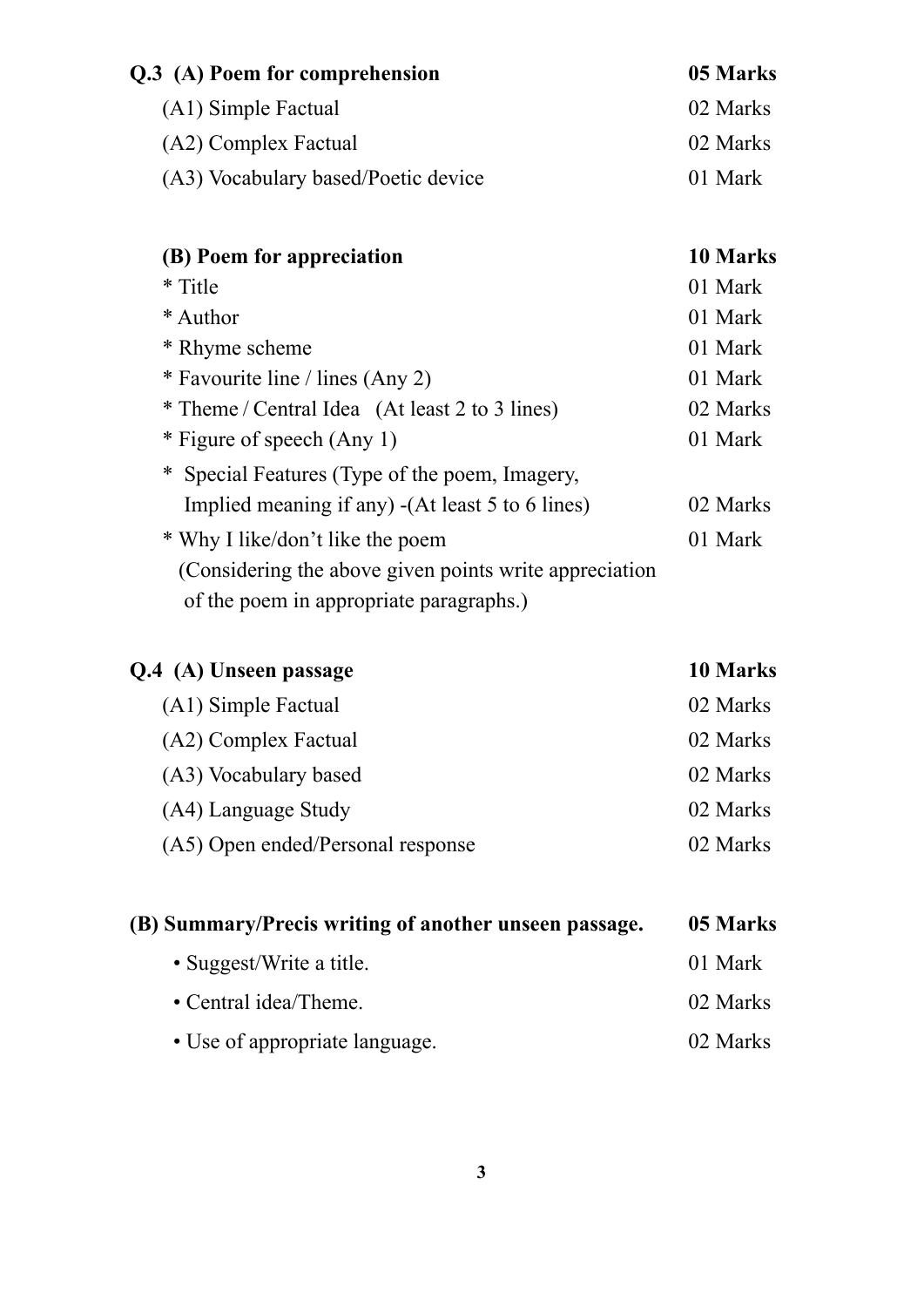### **Q.5** (A) Letter Writing 05 Marks

Formal / Informal

| 1. Proper beginning - Address, salutation, subject, introduction 01 Mark |          |
|--------------------------------------------------------------------------|----------|
| 2. Body - Elaboration of the given subject and                           |          |
| use of additional points.                                                | 02 Marks |
| 3. Use of appropriate grammar and vocabulary                             | 01 Mark  |
| 4. Proper conclusion and layout.                                         | 01 Mark  |

| (B) Dialogue Writing / Interview Questions        | 05 Marks |
|---------------------------------------------------|----------|
| 1. Initiate, sustain and terminate                | 02 Marks |
| 2. Correct elaboration of the ideas and relevance | 02 Marks |
| 3. Use of appropriate language and grammar        | 01 Mark  |

### **Q.6 (A) Information Transfer 05 Marks**

- \* Read and present in a graphic form. (Chart, tree - diagram, flow - chart, note making, Do's and Don'ts etc.)
- \* Observe the graphic and describe Verbal to non-verbal Non-verbal to verbal
- Title 01 Mark Title 01 Mark • Use of proper layout 01 Mark • Use of given points 02 Marks • Covering all points 02 Marks • Grammar 01 Mark
- Appropriate vocabulary 01 Mark Layout and conclusion 01 Mark

| (B) Report / News report based on the headline / | 05 Marks |
|--------------------------------------------------|----------|
| <b>News preparation</b>                          |          |
| 1. Title / Headline / Dateline                   | 01 Mark  |
| 2. Logical sequence of events                    | 02 Marks |
| 3. Use of appropriate grammar and vocabulary     | 01 Mark  |
| 4. Conclusion and layout                         | 01 Mark  |